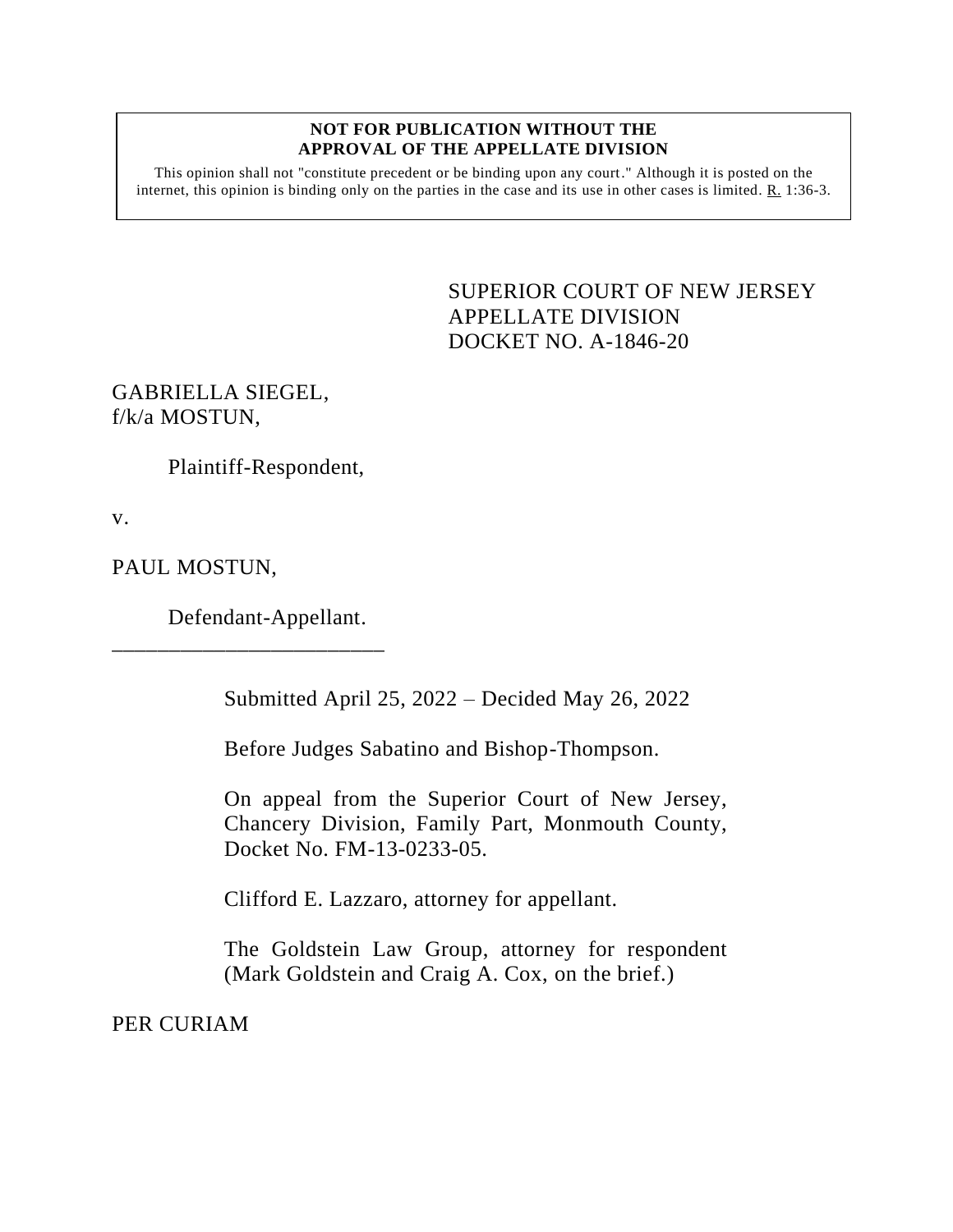In this post-judgment matrimonial matter, defendant Paul Mostun appeals a February 5, 2021 order denying his cross-motion for a plenary hearing to recalculate child support as of August 2006, and denying his motion to vacate the January 24, 2019 order and entry of judgment for \$103,198 in child support arrears. For the reasons that follow, we affirm.

## I. Factual Background

The following facts are derived from the record. Plaintiff Gabriella Siegel (f/k/a Mostun) and Mostun were married on December 18, 2000. In 2003, the parties' child was born.<sup>1</sup> Siegel ceased working and became a stay-at-home mother. Mostun is a chiropractor and owner of several businesses.

During the pendency of the divorce, Siegal moved to New York with the parties' daughter, where they continue to reside. A Property Settlement Agreement (PSA) was negotiated by counsel for both parties and incorporated into a Final Judgment of Divorce (FJOD), entered on November 3, 2005. Mostun moved to Florida following the divorce, as acknowledged in the PSA.

The PSA stipulated in 2005 that Mostun's child support obligation would be \$1,500 per month payable through the Probation Department. Paragraph 6(b), of the PSA, in relevant part, states:

<sup>&</sup>lt;sup>1</sup> As of the filing of the motions in 2020, the child was unemancipated.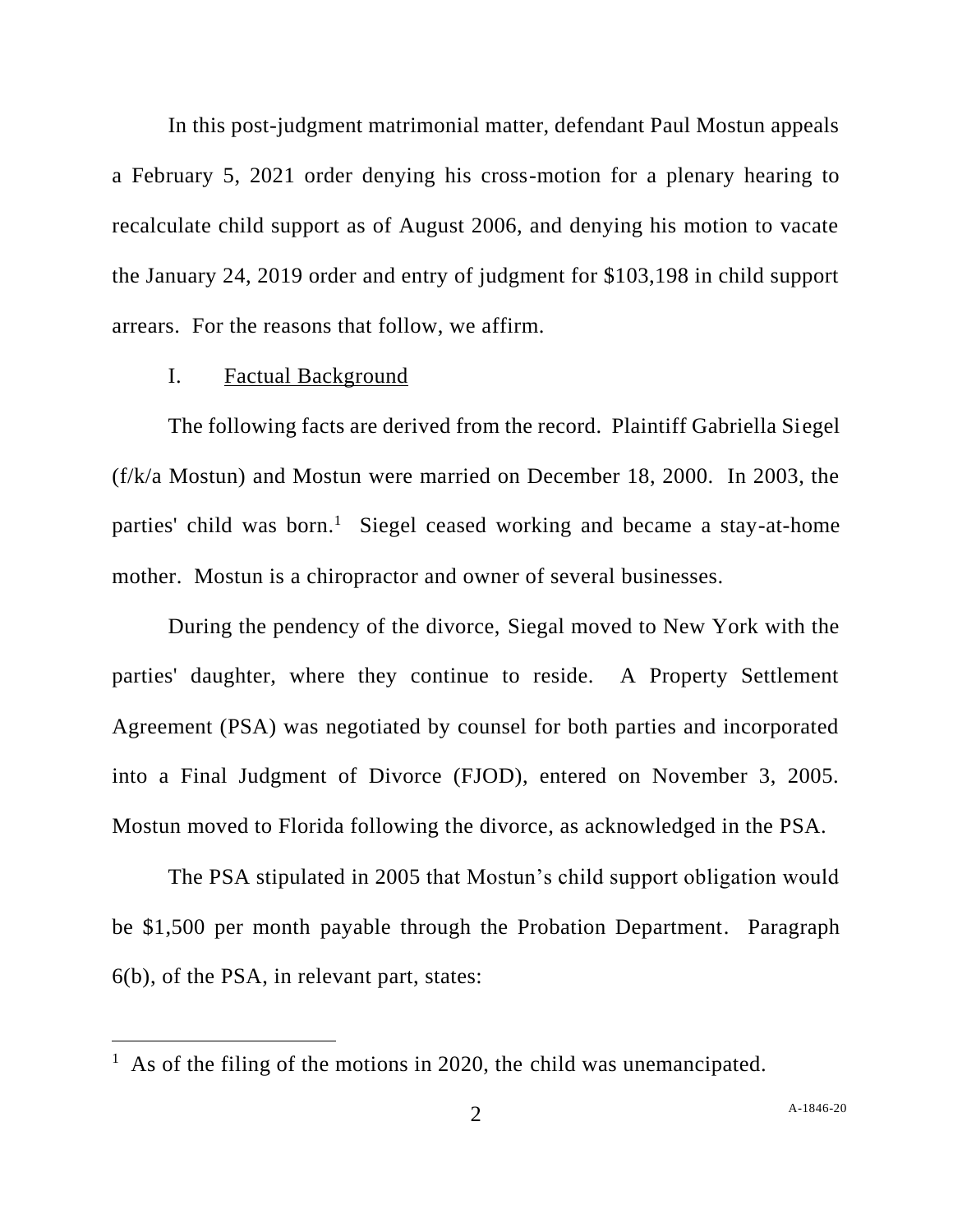Child Support: [Mostun] agrees to pay \$1,500 per month to [Siegel] in support of the child born of the marriage. . . . Child support will be recalculated in August of 2006 using actual income at that time, in accordance with the Child Support Guidelines.<sup>2</sup> The parties will exchange 2005 tax returns and year to date income information, including pay stubs and profit and loss statements for the calculation to be completed. They agree to exchange 2006 tax returns by April 15, 2007 and are both free to make any modification application again at that time.

The parties represent that they have not utilized the child support guidelines in calculating . . . [Mostun's] support obligation for child support and contribution to childcare but reached an agreement on the amount he is to pay in the course of settlement negotiations.

[Mostun's] child support obligation shall continue in accordance with the laws of the State of New Jersey [which define "emancipation"<sup>3</sup>] but at least until: . . . .

Between 2006 and 2020, neither party discussed nor moved to recalculate

child support as provided for in the PSA. Instead, Mostun paid \$1,500 per month

until July 14, 2014, when he unilaterally ceased providing child support. In

.

<sup>2</sup> This handwritten notation that "in accordance with the Child Support Guidelines" was mutually agreed to by the parties.

<sup>3</sup> This handwritten notation that "which define 'emancipation'" was also mutually agreed to by the parties.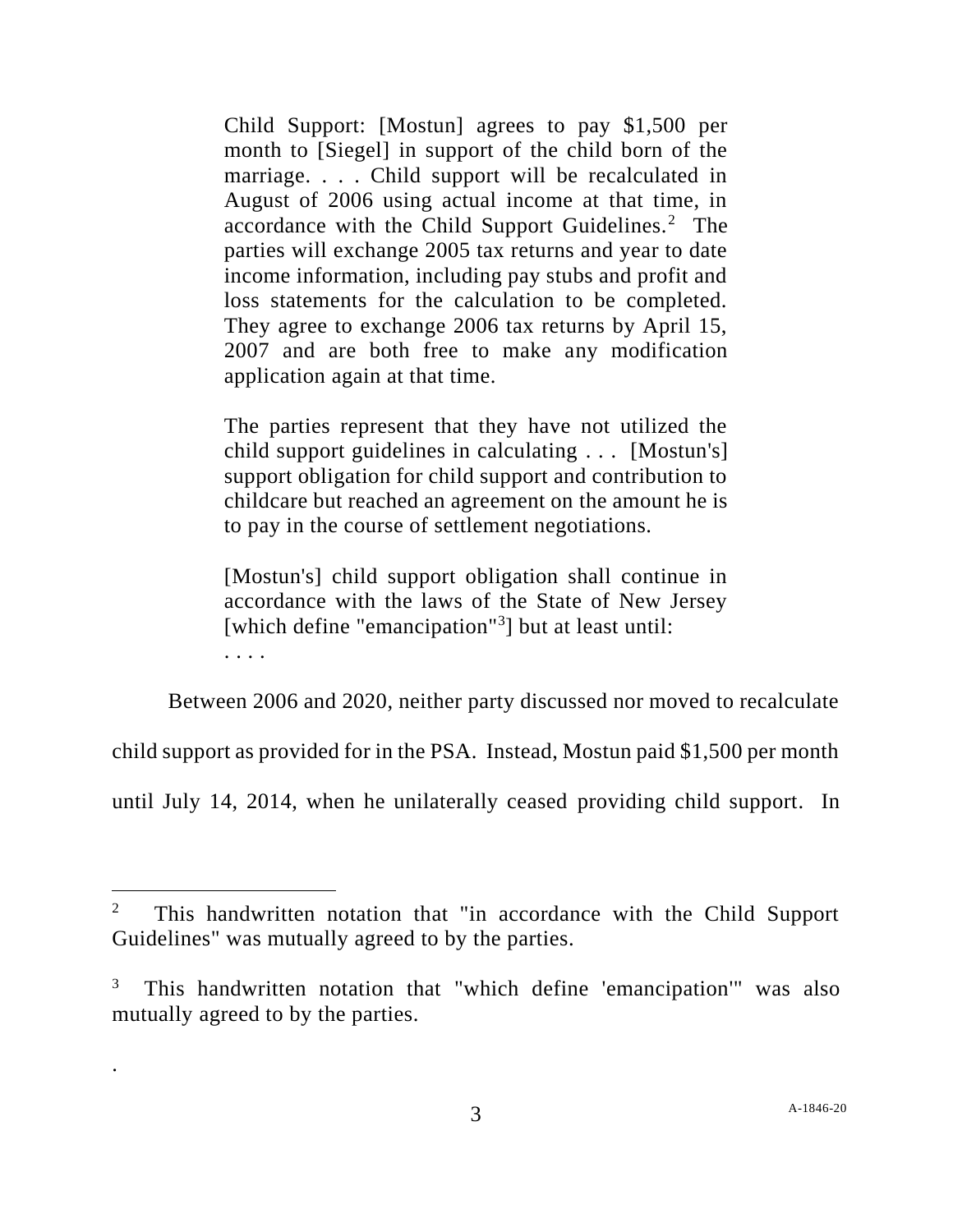2014, Siegel moved to Scarsdale, and claims to have attempted to contact Probation to change her address but could not reach anyone. She allegedly assumed child support was being provided pursuant to the PSA and it was accumulating in the Probation account.

Beginning in 2016, Probation attempted to contact Mostun for three consecutive years, to no avail. On January 24, 2019, a Family Part judge entered an order pursuant to 45 C.F.R. § 303.11(b)(4)(i),<sup>4</sup> under which "cases with unlocated noncustodial parents can be closed when all methods of locating the noncustodial parent have been exhausted for three consecutive years when sufficient information for automated location is known." The order relieved Probation of any further monitoring of child support payments and calculated \$103,198 in child support arrears, which was reduced to a judgment.

. . . .

<sup>&</sup>lt;sup>4</sup> The January 24, 2019 order cited 45 C.F.R. § 303.11(b)(4)(i); but the correct citation to the partly quoted regulation is 45 C.F.R. § 303.11(b)(7), which reads, in relevant part:

<sup>(</sup>b) The IV-D agency may elect to close a case if the case meets at least one of the following criteria . . .

<sup>(7)</sup> The noncustodial parent's location is unknown, and the State has made diligent efforts using multiple sources, in accordance with § 303.3, all of which have been unsuccessful, to locate the noncustodial parent: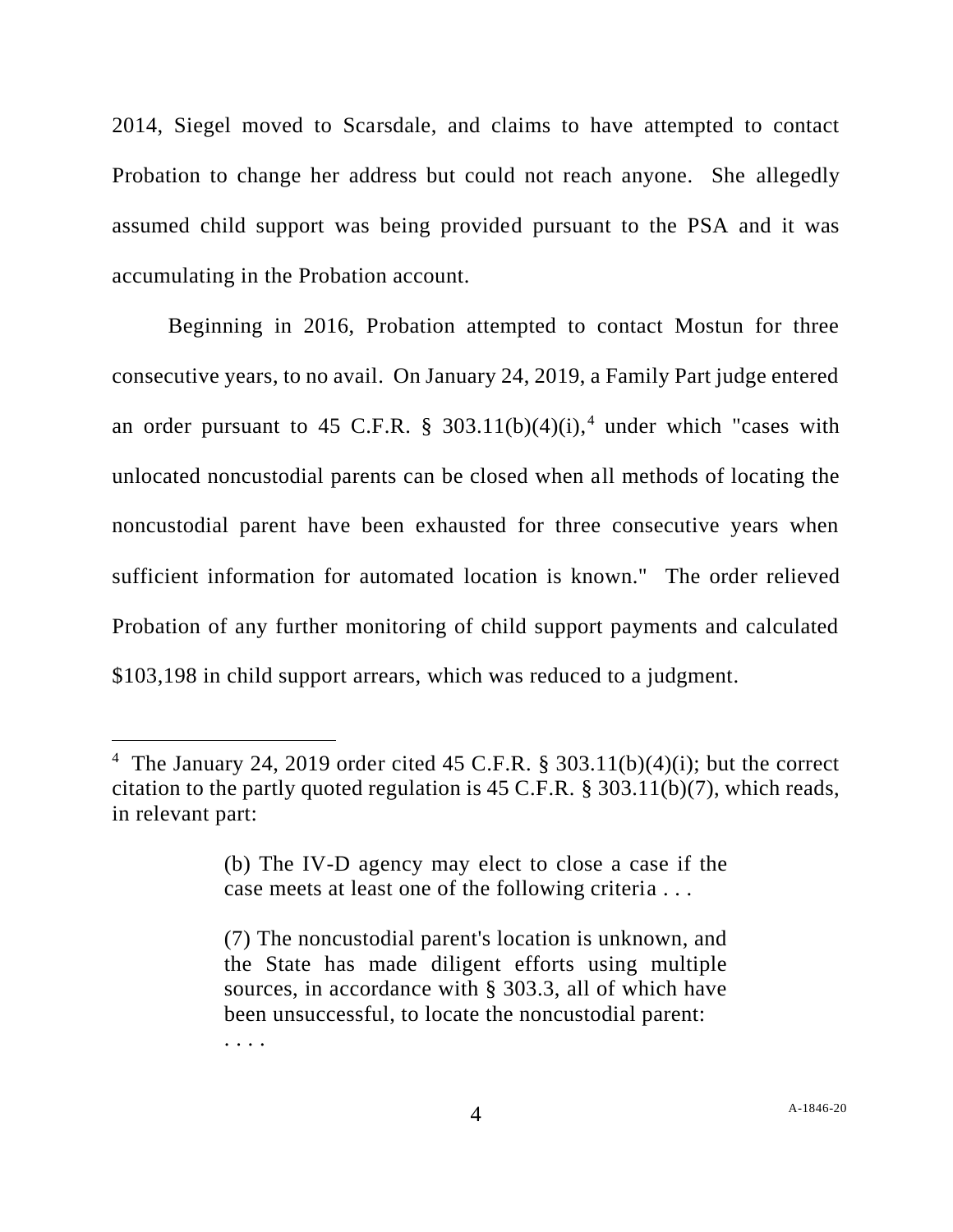#### II. Procedural History

According to Siegel, she learned that Probation terminated the account in January 2019. Over one year later, in March 2020, Siegel moved in the Family Part to: (1) set Mostun's arrears at \$103,354 through December 31, 2018; (2) determine an additional amount of arrears owed from January 1, 2019 to the filing date of the motion; and (3) enter a judgment for the total amount of the arrears.

In response, Mostun filed a cross-motion in May 2020, requesting a plenary hearing to recalculate his child support obligation retroactive to August 2006, and to provide a credit for child support "voluntarily paid between August 2006 and July 2014."

During oral argument on May 15, 2020, the judge advised the parties that on January 24, 2019 an order and judgment was entered against Mostun for \$103,198 in child support arrears. Counsel for both parties advised the court they were unaware of the existence of that order. The judge directed the parties to submit supplemental pleadings on the issue of jurisdiction, and whether the relief requested should be based on the existence of the January 24, 2019 order. Both parties submitted supplemental pleadings in compliance with the court's order.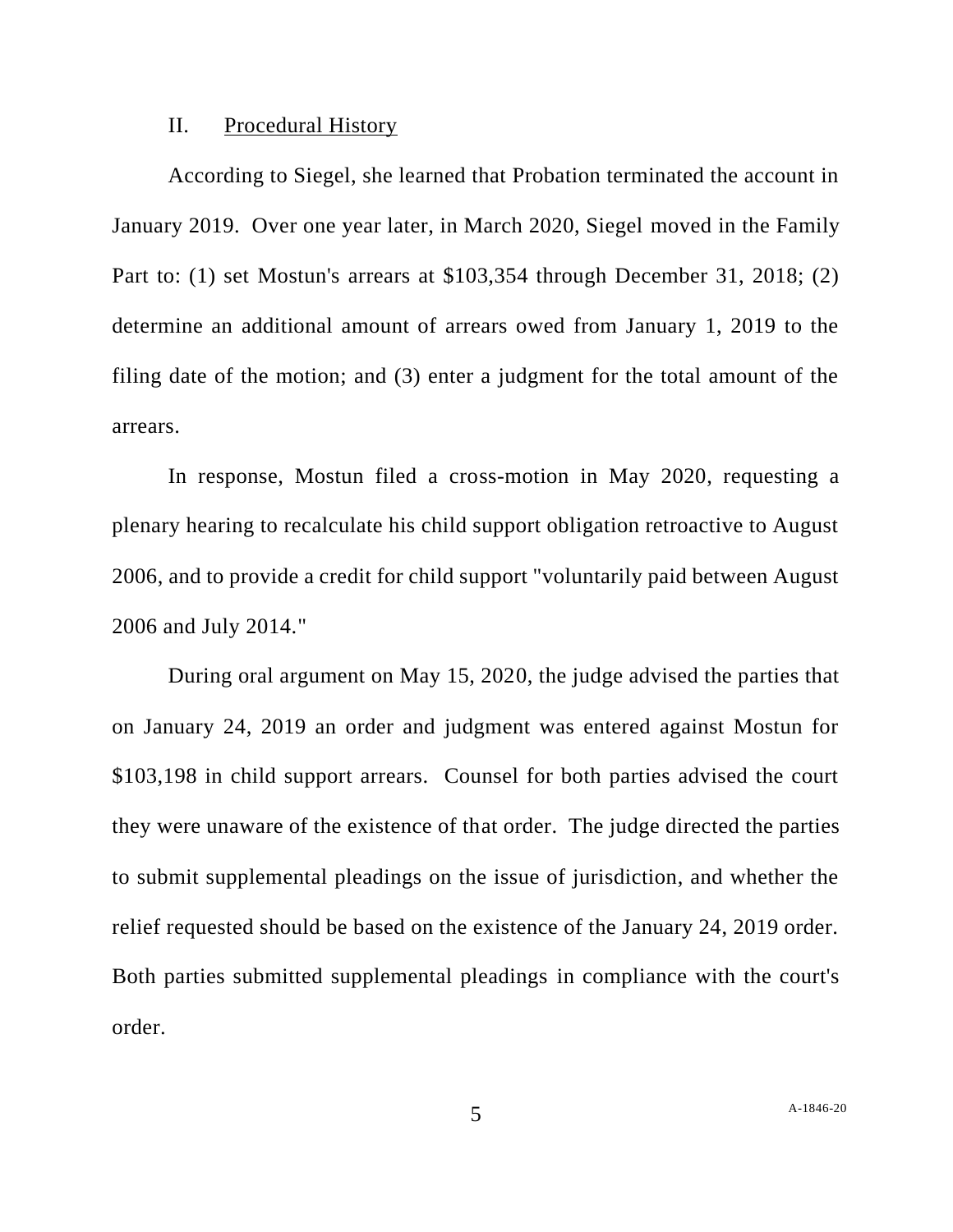Mostun also moved to vacate the January 24, 2019 order and judgment pursuant to Rule 4:50-1(f) alleging that he was not served with notice of the proceedings or a copy of the order. Mostun also alleged that his address was readily available based upon his tax returns, and his telephone number could have been found based on a Google search. Mostun claimed that he was never contacted by telephone or in writing by Probation.

In opposition to the cross-motion, Siegel argued that Mostun was obligated to notify Probation of any change in address or employment status pursuant to Rule 5:7-4A. Moreover, Siegel advised Mostun by text messages on January 8, 2020 and February 27, 2020 of the judgment, which he acknowledged.

On January 25, 2021, the judge issued a tentative decision addressing all outstanding motions, which was accepted by Siegel and rejected by Mostun. The judge thereafter heard oral argument, as requested by Mostun, and an order was entered on February 5, 2021 accompanied by a comprehensive written decision, which granted, in part, and denied, in part Siegel's requested relief. The trial judge: (1) ordered that Mostun pay \$103,198 in accordance with the January 24, 2019 order in thirty days; (2) ordered additional \$44,256 in arrears from January 17, 2019 through February 5, 2021 of which fifty percent was to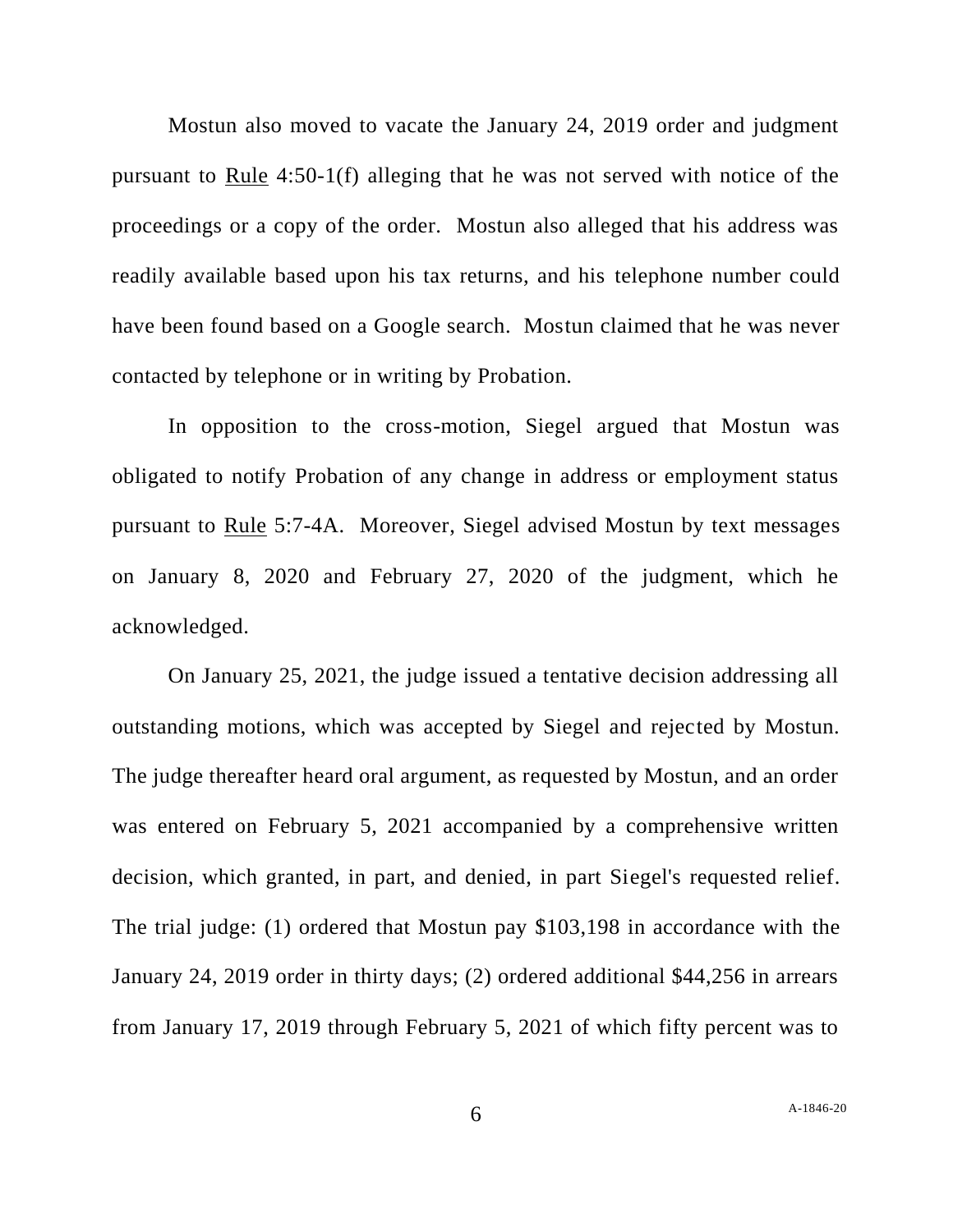be paid within thirty days and the remaining fifty percent to be paid within sixty days through Probation; (3) reinstated \$1,844 in child support, in addition to any cost of living adjustments, through Probation; (4) directed Probation to establish a new account for the child support arrears and current child support obligation; and (5) directed both parties to keep Probation informed of their current contact information at all times.

In reaching her conclusion regarding Mostun's child support obligation, the judge explained that Mostun "[did] not deny that he failed to pay any child support" since July 2014, "provide[d] no excuse as to why he simply stopped paying support in 2014 and no explanation why he failed to seek a recalculation for over fourteen (14) years." She rejected Mostun's argument that the \$1,500 obligation established in the PSA "was meant to be temporary." The judge disapproved of Mostun "simply ignor[ing]" his duty to pay child support pursuant to the PSA following years of compliance, whether or not he was aware of the January 2019 order."

As to Mostun's cross-motion, the judge ruled that "[Mostun] has already received credit for any child support payments made to date."

In denying Mostun's request for a plenary hearing to fix child support as of August 2006, the court concluded Mostun's request for a retroactive

7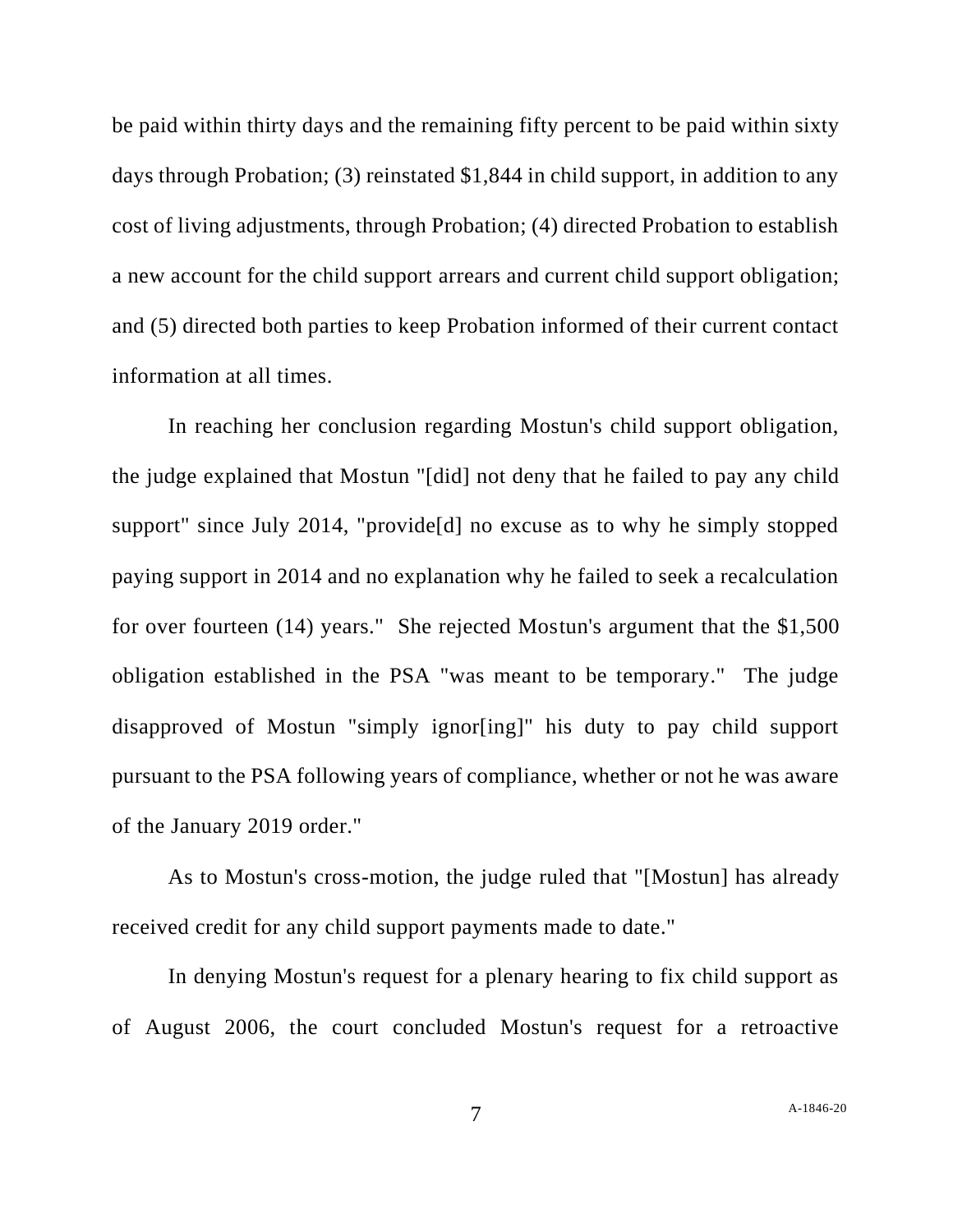modification was statutorily barred. She also found Mostun waived his right to the August 2006 modification as stipulated to in the PSA because he continued paying child support at the PSA-provided level for eight years. She also found Mostun was aware of his right to seek modification in August 2006, "[y]et, he never sought modification." The judge held Mostun was "equitably estopped from [then] arguing, fourteen (14) years later, that the PSA mandated a new child support amount in August 2006" citing A.K. v. S.K., 264 N.J. Super. 79, 84 (App. Div. 1993) and Savoie v. Savoie, 245 N.J. Super. 1, 5 (App. Div. 1990).

The judge ruled Mostun failed to establish "exceptional circumstances under Rule 4:50-1(f)," and as such, the motion to vacate the January 24, 2019 order and judgment was denied.

Mostun presents the following arguments for the court's consideration on appeal:

#### POINT I

THE COURT'S FAILURE TO VACATE THE JANUARY 24, 2019 ORDER ENTERING JUDGMENT WAS AN ABUSE OF DISCRETION

# POINT II

THE COURT'S FAILURE TO CONDUCT A PLENARY HEARING TO RECALCULATE DEFENDANT'S CHILD SUPPORT OBLIGATION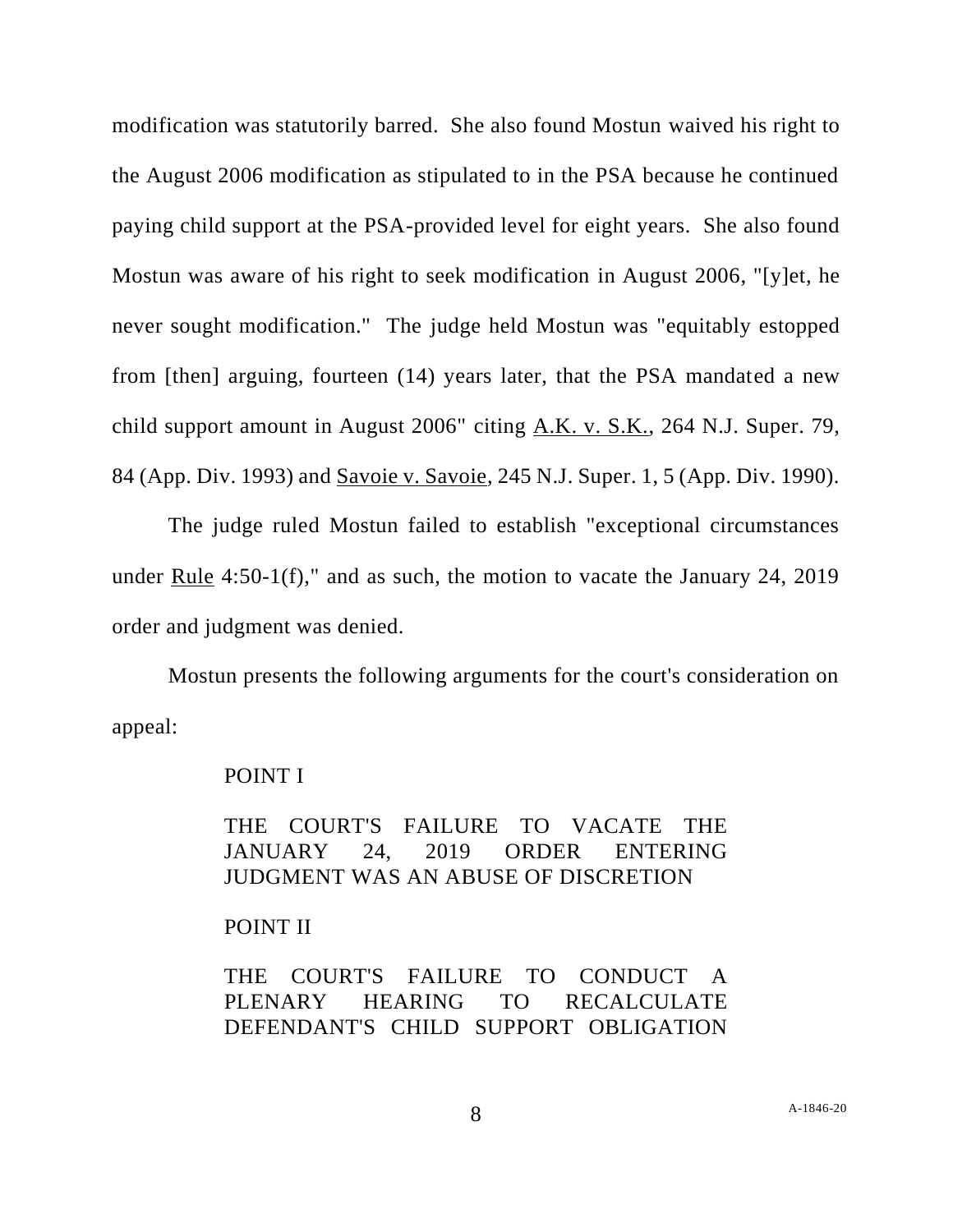# AS OF AUGUST 2006 WAS AN ABUSE OF **DISCRETION**

# III. Standard of Review

Our review of Family Part orders is limited. Cesare v. Cesare, 154 N.J. 394, 411 (1998). We "accord particular deference to the Family Part because of its 'special jurisdiction and expertise' in family matters." Harte v. Hand, 433 N.J. Super. 457, 461 (App. Div. 2013) (quoting Cesare, 154 N.J. at 413); see also Avelino-Catabran v. Catabran, 445 N.J. Super. 574, 587 (App. Div. 2016) (recognizing that "our review of the Family Part's determinations regarding child support is limited").

Generally, "findings by the trial court are binding on appeal when supported by adequate, substantial, credible evidence." Cesare, 154 N.J. at 411- 12 (citing Rova Farms Resort, Inc. v. Invs. Ins. Co. of Am., 65 N.J. 474, 484 (1974)). As such, we will defer to the Family Part's factual findings and decision unless such decision constitutes an abuse of discretion, i.e.: (1) its "findings are 'so manifestly unsupported by or inconsistent with the competent, relevant and reasonably credible evidence as to offend the interests of justice,'" Spangenberg v. Kolakowski, 442 N.J. Super. 529, 535 (App. Div. 2015) (quoting Rova Farms Resort, Inc., 65 N.J. at 484); (2) the court failed to consider all controlling legal principles, Gotlib v. Gotlib, 399 N.J. Super. 295, 309 (App. Div. 2008); or (3)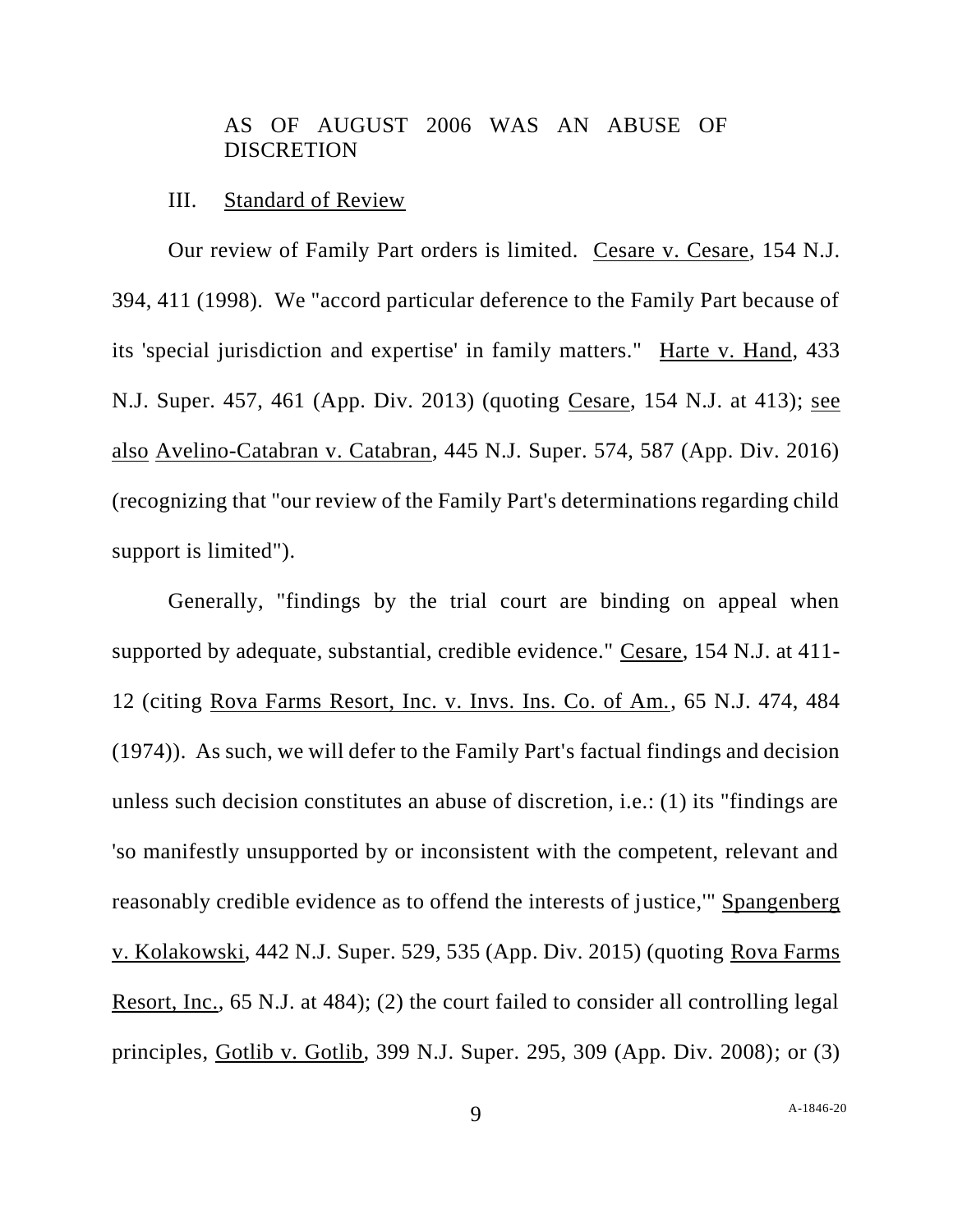the court entered an order that lacks evidential support, Mackinnon v. Mackinnon, 191 N.J. 240, 254.

# IV. The January 24, 2019 Order

We begin by addressing the Family Part's denial of Mostun's motion to vacate the judgment for \$103,198 in child support arrears. Mostun contends that the January 24, 2019 order entering judgment should be vacated under Rule 4:50-1(f) for "any other reason justifying relief from the operation of the judgment or order." We disagree.

The relief under the rule "is available only when 'truly exceptional circumstances are present.'" U.S. Bank Nat'l Ass'n. v. Guillaume, 209 N.J. 449, 484 (2012) (quoting Hous. Auth. of Morristown v. Little, 135 N.J. 274, 286 (1994)). To obtain relief, a movant must demonstrate that the circumstances are exceptional and that continued enforcement of the judgment would be "unjust, oppressive or inequitable." Eaton v. Grau, 368 N.J. Super. 215, 222 (App. Div. 2004) (quoting Harrington v. Harrington, 281 N.J. Super. 39, 48 (App. Div. 1995)).

We review a decision on a Rule 4:50-1 motion for an abuse of discretion. U.S. Bank Nat'l Ass'n., 209 N.J. at 467. An abuse of discretion exists "when a decision is 'made without a rational explanation, inexplicably departed from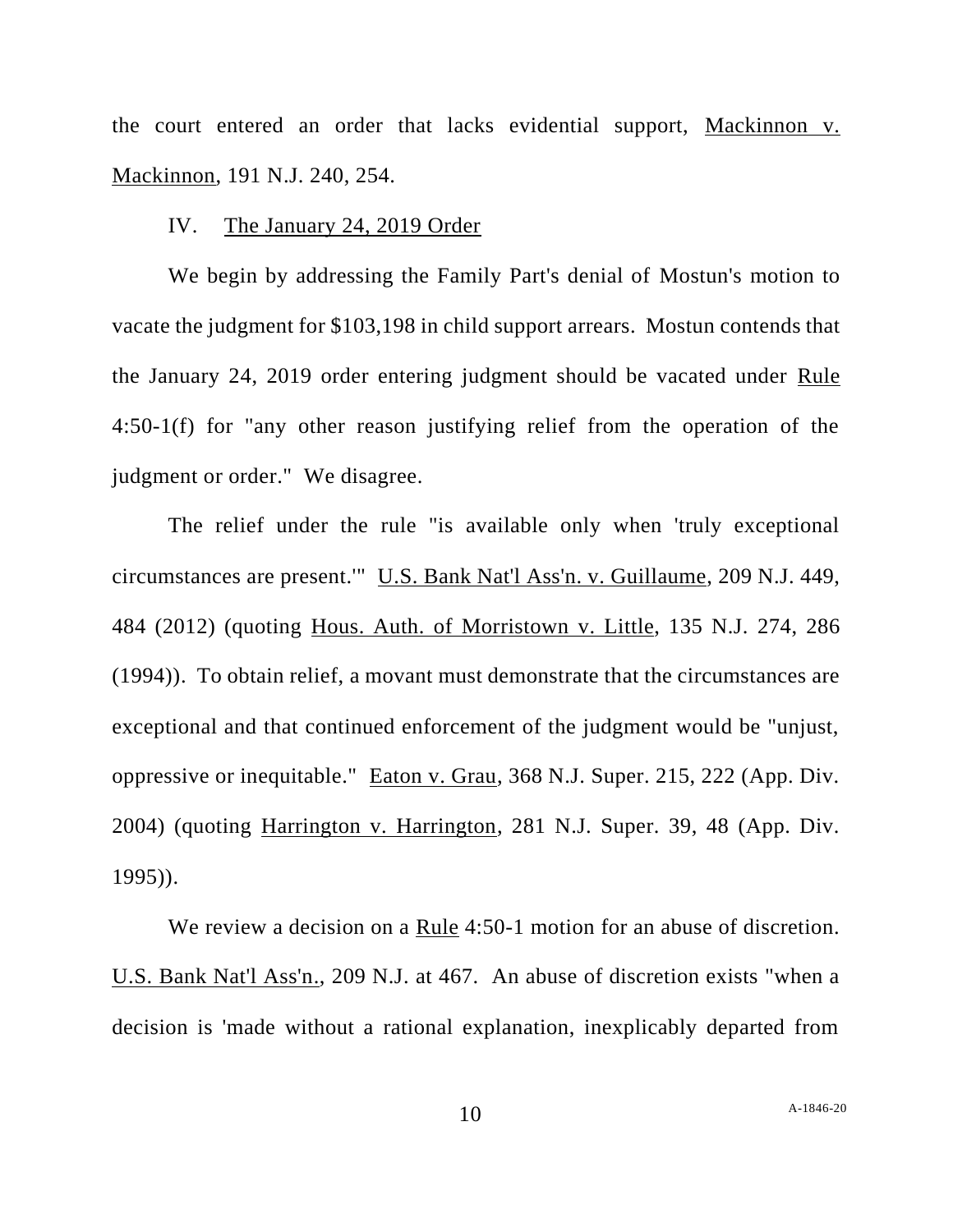established policies, or rested on an impermissible basis.'" Id. at 467-68 (quoting Iliadis v. Wal-Mart Stores, Inc., 191 N.J. 88, 123 (2007)). However, if a judge makes a discretionary decision but acts under a misconception of the applicable law or misapplies the law to the facts, we "need not extend deference." Johnson v. Johnson, 320 N.J. Super. 371, 378 (App. Div. 1999).

In applying these principles, we are satisfied that Mostun has failed to show any "exceptional circumstances" required under Rule 4:50-1(f). U.S. Bank Nat'l Ass'n., 209 N.J. 449, at 484. Mostun merely reiterates he lacked notice of the proceedings and consequent January 2019 order to argue that Rule 4:50-1(f) warrants vacating the January 24, 2019 judgment. We discern no abuse of discretion with the judge's well-reasoned analysis, and subsequent denial, of Mostun's motion.

The judge correctly noted that Mostun "[did] not seek to vacate the [j]udgment for any of the specific reasons delineated in  $[Rule]$  4:50-1." We agree with the judge and reject Mostun's argument that his address could have been discovered. Mostun had an affirmative obligation to update Probation of any change of address under Rule  $5:7-4A(d)(11)$ . Mostun did not deny that he failed to comply with the obligation. We further agree with the judge that Probation is not compelled to investigate an obligor's whereabouts. Mostun's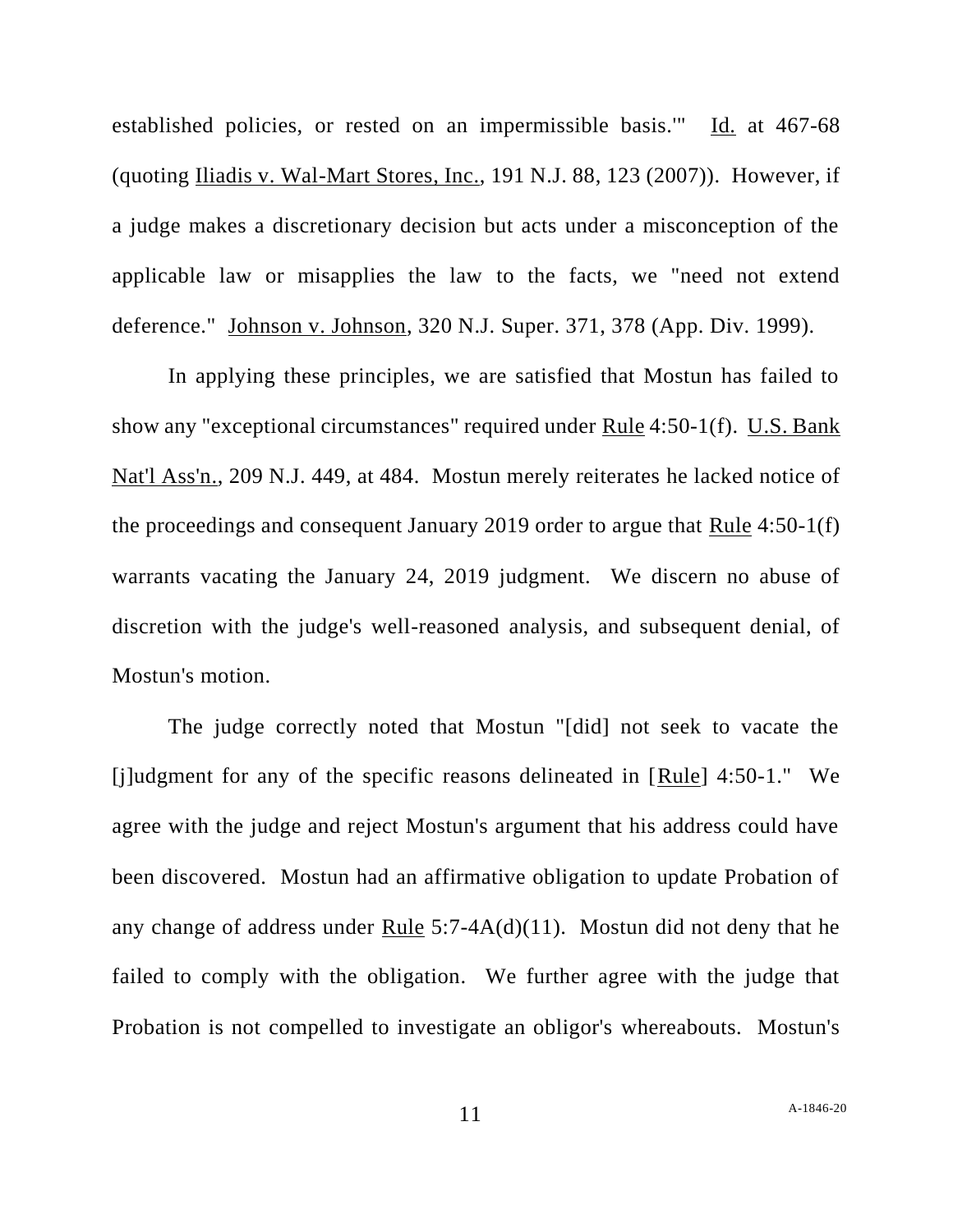argument that his address is on his tax returns is of no moment, and does not relieve Mostun of his reporting obligation.

The judge likewise correctly determined the doctrine of unclean hands precluded Mostun from vacation of the January 24, 2019 order and judgment based upon his actions. Mostun's argument that Probation could have — and should have — exercised due diligence in locating him is without merit.

We also conclude that Mostun's motion to vacate the January 24, 2019 order and judgment is statutorily barred. N.J.S.A. 2A:17-56.23a, the antiretroactive support statute, prohibits the retroactive vacation or modification of accumulated child support arrears, and provides:

> No payment or installment of an order for child support, or those portions of an order which are allocated for child support . . . shall be retroactively modified by the court except with respect to the period during which there is a pending application for modification, but only from the date the notice of motion was mailed either directly or through the appropriate agent.

The statute "was enacted to insure that ongoing support obligations that became due were paid." Mahoney v. Pennell, 285 N.J. Super. 638, 643 (App. Div. 1995). We have held that the statute's applicability "is limited to prevent [ing] retroactive modifications decreasing or vacating orders allocated for child support." Keegan v. Keegan, 326 N.J. Super. 289, 291 (App. Div. 1999); see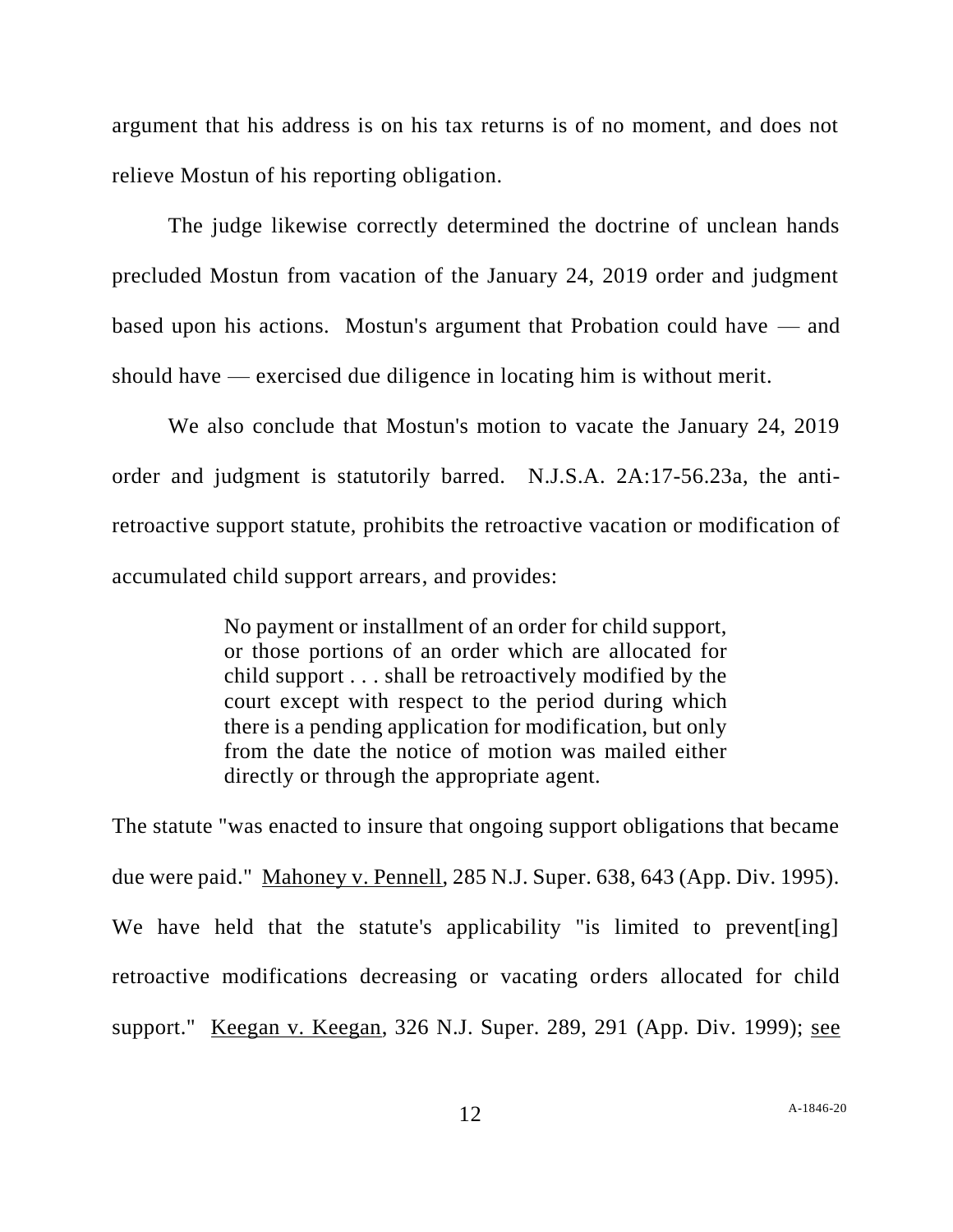also Walles v. Walles, 295 N.J. Super. 498, 514 (App. Div. 1996) (finding the trial court's decision to retroactively reduce child support payments "violated the statutory mandate."). Moreover, we noted in Diehl v. Diehl, 389 N.J. Super. 443, 452 (App. Div. 2006), that retroactive modification is limited to the date of the moving party's "first motion for modification." See also Ibrahim v. Aziz, 402 N.J. Super. 205, 214 (App. Div. 2008).

We agree with the judge that Mostun's motion to vacate the order was in contravention of N.J.S.A. 2A:17-56.23a. From July 2014 through December 2019, Mostun's child support obligation to Siegel totaled \$103,198, because he voluntarily ceased payments. The anti-retroactive modification statute is clear. Since the trial judge ruled in accordance with the statute, we see no reason to disturb the court's decision.

### V. Plenary Hearing and Recalculation of Child Support

Mostun next argues that child support should have been recalculated as of August 2006, and the child support payments made between August 2006 and July 2014 were voluntary; therefore, the judge's failure to hold a hearing to recalculate and reinstate child support was in error. Mostun's contention is without merit.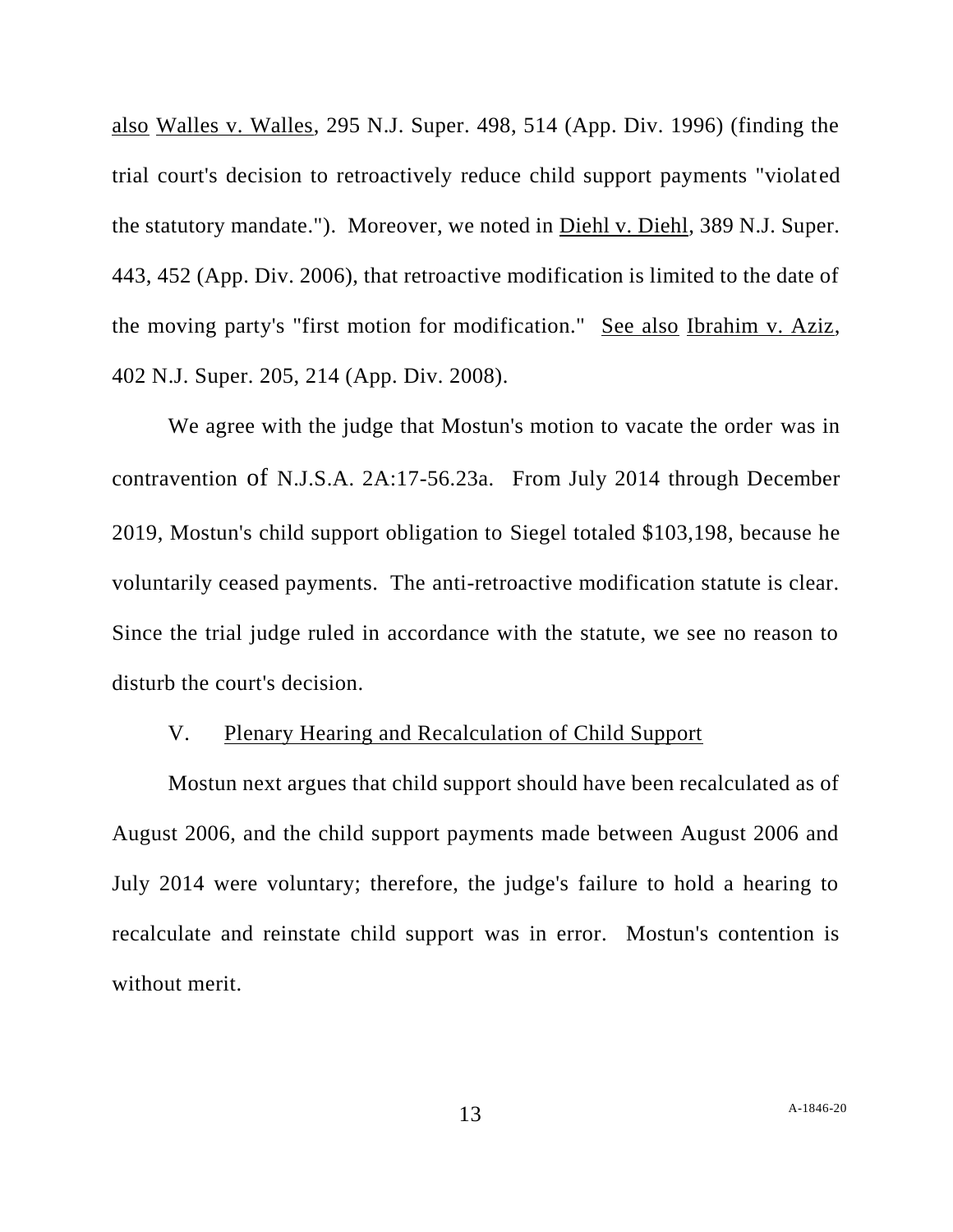It is well established that both parents of a minor child are presumptively required to shoulder the financial support of that child. See N.J.S.A. 2A:34- 23(a) (enumerating various factors in calibrating support); see also Gac v. Gac, 186 N.J. 535, 546 (2006); Spangenberg, 442 N.J. Super. at 536. Subject to the child's best interest, parents are free to negotiate and ratify mutually agreeable child support terms, as the parties have bargained here in the PSA.

"When reviewing decisions granting or denying applications to modify child support, we examine whether, given the facts, the trial judge abused his or her discretion." Jacoby v. Jacoby, 427 N.J. Super. 109, 116 (App. Div. 2012) (citing Larbig v. Larbig, 384 N.J. Super. 17, 21 (App. Div. 2006)). "If consistent with the law, [the trial court's decision] will not be disturbed unless it is manifestly unreasonable, arbitrary, or clearly contrary to reason or to other evidence, or the result of whim or caprice." Id. at 116 (quoting Foust v. Glaser, 340 N.J. Super. 312, 315-16 (App. Div. 2001)).

Here, undisputed evidence in the record demonstrates that the parties negotiated, with the assistance of counsel, the child support terms as set forth in the PSA. However, neither party moved to recalculate child support in August 2006, as provided in the PSA. The judge correctly noted that Mostun's contention that child support ceased because the parties did not recalculate child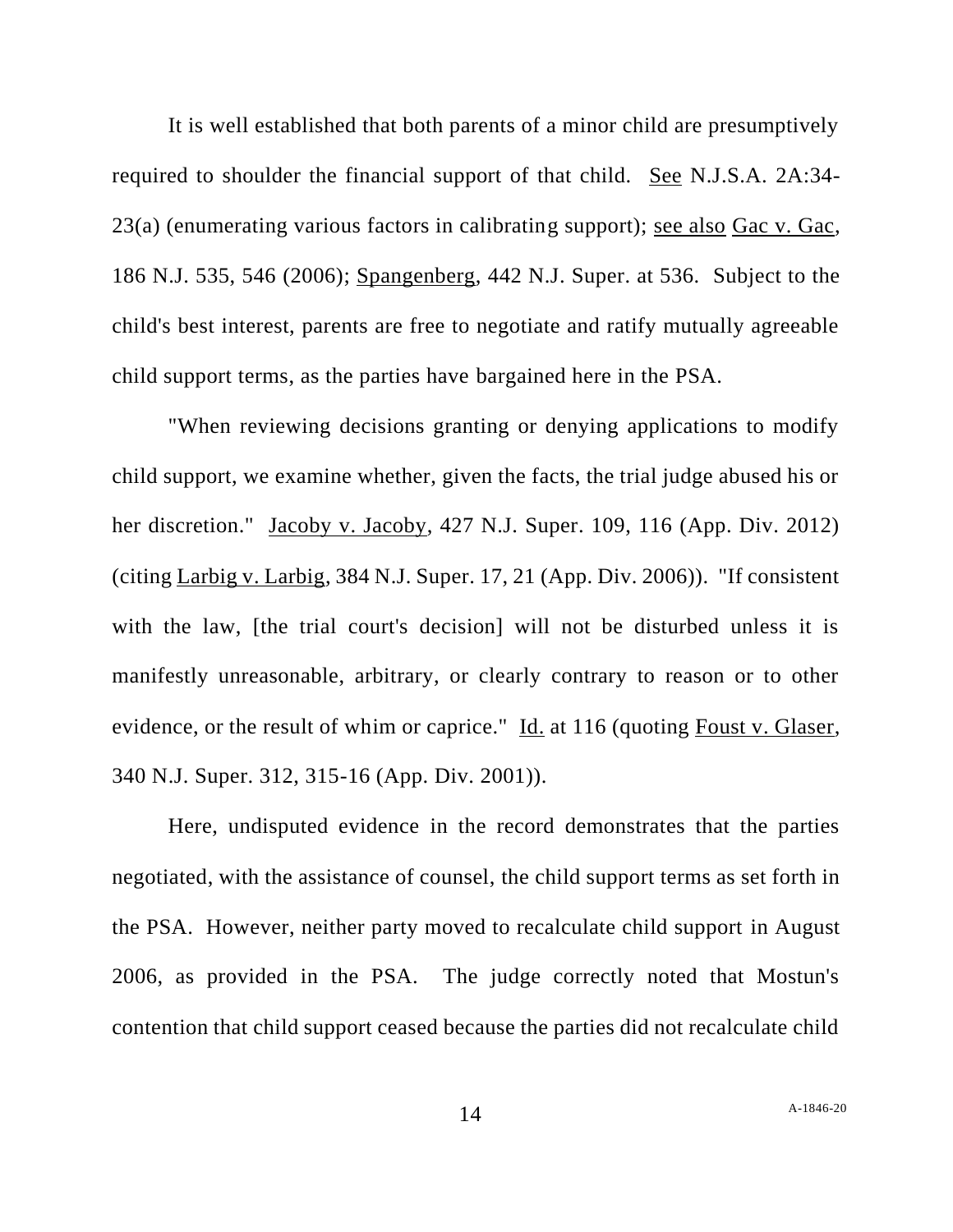support in 2006 "is undermined by almost every principal of child support in this state."

Even assuming the court were inclined to consider a recalculation of child support, Mostun admittedly failed to file a case information statement (CIS), as required by Rule 5:5-4(a)(4). See Palombi v. Palombi, 414 N.J. Super. 274, 287-88 (App. Div. 2010). Rule 5:5-4(a)(4) provides:

> When a motion is filed for modification . . . [of] child support[.] . . .the movant shall append copies of the movant's current case information statement and the movant's case information statement previously executed or filed in connection with the order, judgment or agreement sought to be modified.

Mostun's failure to produce a completed CIS, while not necessarily dispositive, impeded the court's ability to obtain a full picture of his finances, considering Siegel's allegations that he owns additional businesses. Thus, modification of child support could not have been properly addressed.

Lastly, Mostun failed to make a prima facie showing of substantially changed circumstances warranting a plenary hearing on his motion to recalculate child support. As a threshold matter, the movant must present "a genuine and substantial factual dispute" as to a material fact for the trial judge to determine that a plenary hearing is needed. Hand v. Hand, 391 N.J. Super. 102, 106 (App. Div. 2007). The judge reasonably perceived no genuine issue of material fact